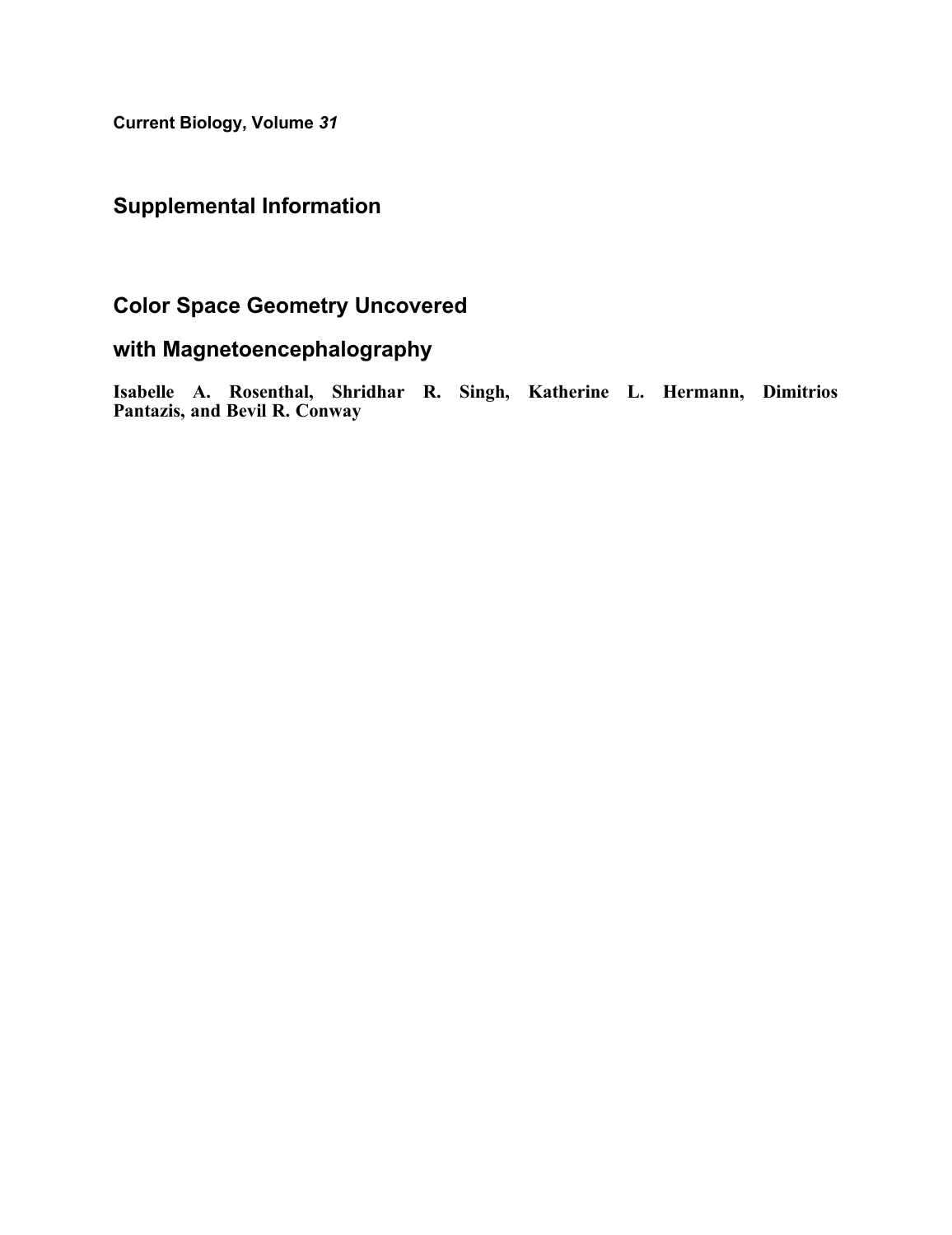

**Figure S1. Classification accuracy curves, computed relative to the time-to-peak decoding. Related to Figure 2. a,** Average classification accuracies for decoding the color of the 8 spirals, averaged over all 8 classification problems (N=18 participants; chance =  $1/8$ ; shading shows 95% C.I.). Classifier performance was evaluated relative to the time to peak decoding computed separately for each participant, rather than to stimulus onset as shown in Figure 2a. 0 on the xaxis corresponds to the time point of peak decoding. The peak decoding time point for each person was constrained to correspond to stimulus onset (not stimulus cessation); other conventions as in Figure 2a. Inset shows the correlation between pairs of independent data sets, as a function of the amount of data in the data set. For a given pair of data sets, the y-axis shows the correlation coefficient comparing the decoding magnitude at each point in the decoding time course. The graph provides a measure of data reliability [76]. Note that the absolute correlation is not as informative as how this correlation changes as a function of the amount of data. The graph shows (1) that the data are significantly reliable (the test-retest estimates are significantly above chance); (2) that the experiments have sufficient power to extract close to as much signal as is possible given the experimental conditions (the test-retest curve comes close to plateau when extrapolated to 100% of the data); and (3), to decode color, one needs relatively many trials. **b,** Average classification accuracy for decoding each of the 8 colors (line color corresponds to stimulus color); other conventions as for panel (a).